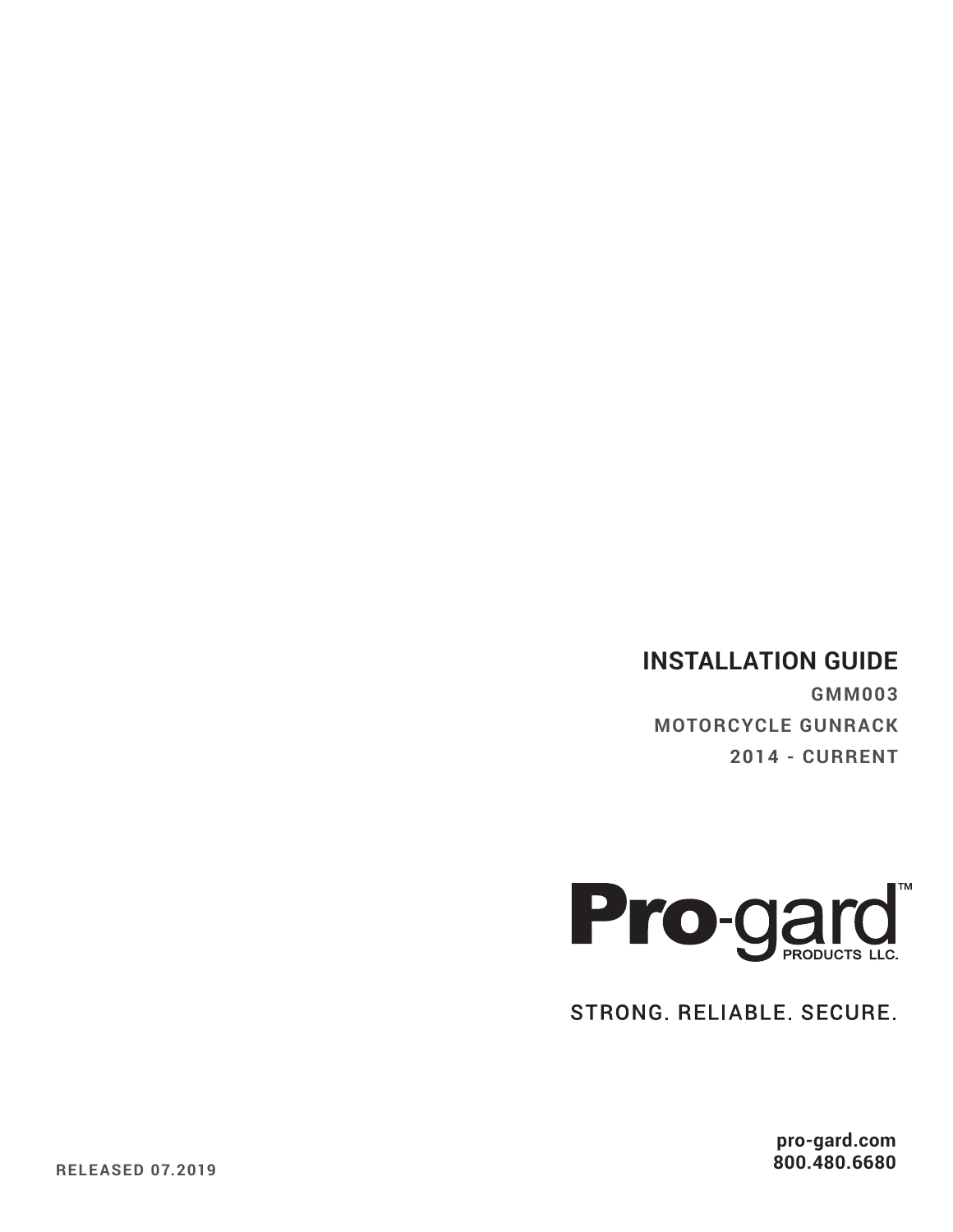# THESE COMPONENTS ARE REQUIRED <u>TO INSTALL THE PRO-GARD MOTORCYCLE GUN RACK SYSTEM</u>



MOTO - GUN RACK SYSTEM

### **I. Removing contents saddle bag**

A. Remove all items from the right-side saddle bag of the motorcycle.

### **II. Removing Saddle bag fasteners**

A. Remove the OEM fasteners from the saddle bag brackets located at the top inside the saddle bag. Replace the retaining fasteners located on saddle bag mounting bracket with the retaining fasteners (94850A158) provided in the hardware kit.

*NOTE: Leave rubber bushings installed.*

### **III. Installing the gun rack**

- A. Orient the gun rack so the that the barrel of the gun is facing toward the rear of the saddle bag. Align the mounting holes in the gun rack frame with the OEM holes in the saddle bag. Using the supplied nuts, bolt, and washers attach the gunrack and saddle bag using the OEM mounting points.
- B. Secure all fasteners

# **IV. Wiring the Gun Lock**

- A. Mount the release button (momentary switch) in a concealed location that can be reached easily by the officer, while holding on to the weapon.
- B. Connect the red lead of the gun lock to one side of the release button (momentary switch) and the green wire from the timer. It will be necessary to add appropriate gauge.

C.

Connect a wire lead from the other side of the release button (momentary switch) to the red wire from the timer and either a switched or un-switched power source on the fuse block. This will allow the lock to operate with the ignition key on, or off, respectively.

D.

Connect a wire lead from the other side of the release button (momentary switch) to the red wire from the timer and either a switched or un-switched power source on the fuse block. This will allow the lock to operate with the ignition key on, or off, respectively.